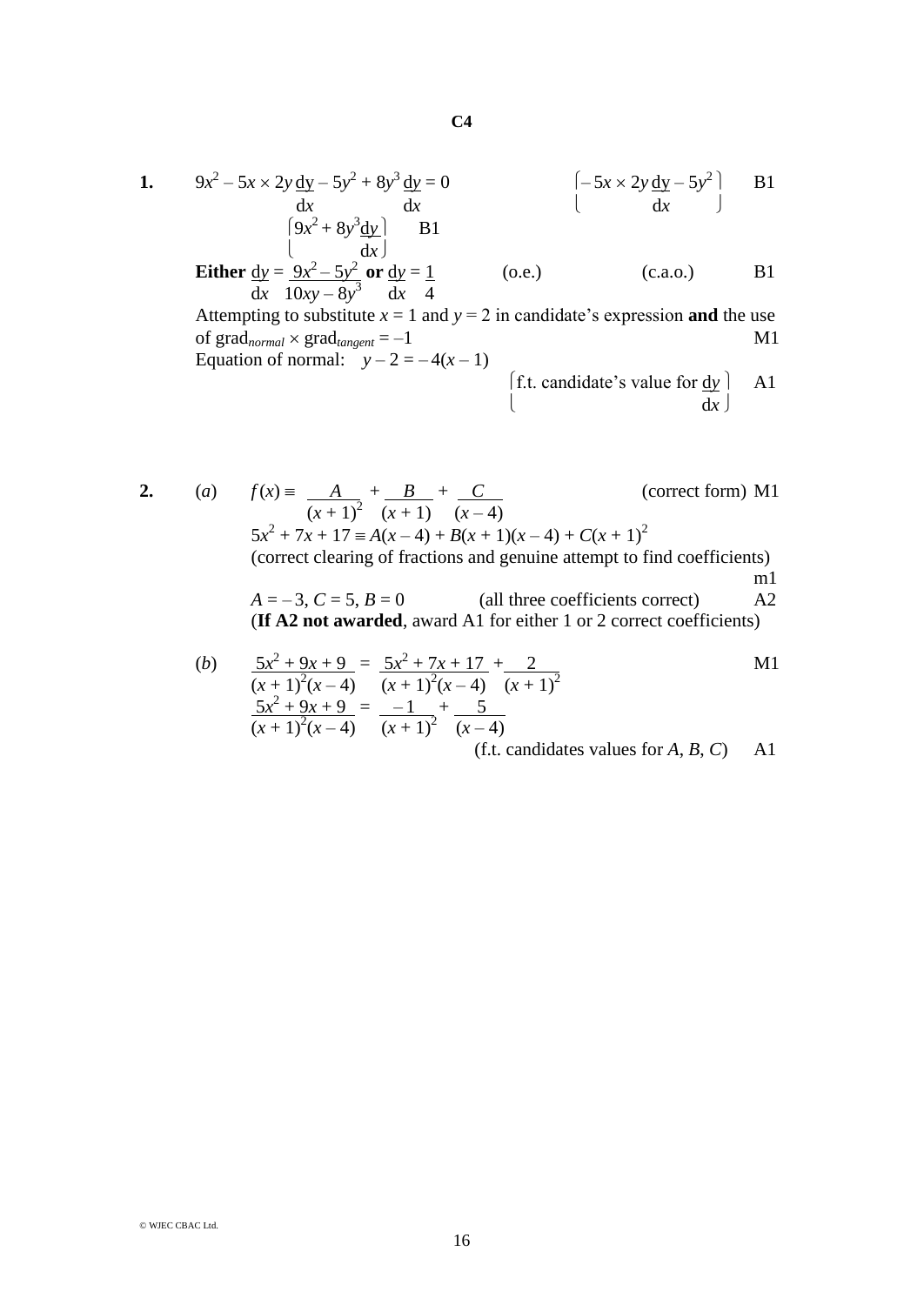**3.** (*a*)  $2 \tan x = 3 \cot x$  (correct use of formula for  $\tan 2x$ ) M1  $1 - \tan^2 x$  $2 \tan x = 3$  (correct use of cot  $x = 1$ ) M1  $1 - \tan^2 x$  tan *x* tan *x* tan *x*  $\tan^2 x = \frac{3}{5}$  (o.e.) A1  $x = 37.76^{\circ}, 142.24^{\circ}$  (both values) (f.t.  $a \tan^2 x = b$  provided both M1's are awarded) A1 (*b*) (i)  $R = 29$  B1 Correctly expanding  $\sin (\theta - \alpha)$  and using either 29 cos  $\alpha = 21$ **or** 29 sin  $\alpha$  = 20 **or** tan  $\alpha$  = 20 to find  $\alpha$  21 (f.t. candidate's value for *R*) M1  $\alpha = 43.6^{\circ}$  (c.a.o) A1 (ii) Greatest value of 1 = 1 .  $21 \sin \theta - 20 \cos \theta + 31$   $29 \times (\pm 1) + 31$  (f.t. candidate's value for *R*) M1 Greatest value =  $\frac{1}{1}$  (f.t. candidate's value for *R*) A1 2 Corresponding value for  $\theta = 313.6^{\circ}$  (o.e.) (f.t. candidate's value for  $\alpha$ ) A1

4. Volume = 
$$
\pi \int_{0}^{\pi/4} (3 + 2 \sin x)^2 dx
$$
 B1

Correct use of 
$$
\sin^2 x = \frac{(1 - \cos 2x)}{2}
$$
 M1

Integrand =  $(9 + 2 + 12 \sin x - 2 \cos 2x)$  (c.a.o.) A1

(*a* + *b* sin *x* + *c* cos 2*x*) d*x* = (*ax* – *b* cos *x* + *c* sin 2*x*) 2 (*a*  0, *b*  0, *c* 0) B1 Correct substitution of correct limits in candidate's integrated expression of form (*ax* – *b* cos *x* + *c* sin 2*x*) (*a*  0, *c* 0) M1 2 Volume = 35 (c.a.o.) A1

## **Note: Answer only with no working earns 0 marks**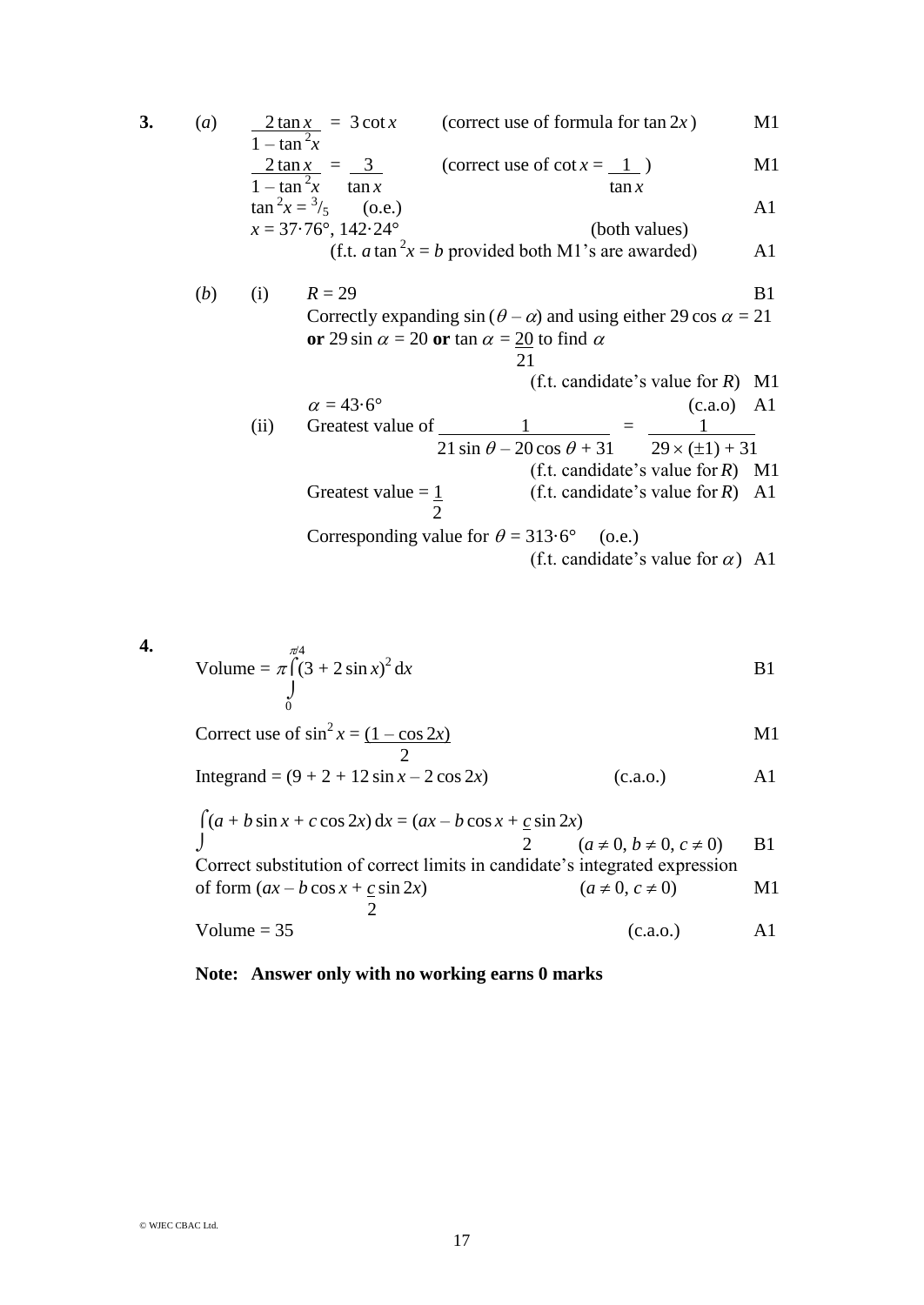5. 
$$
(1-2x)^{1/2} = 1 + (1/2) \times (-2x) + (1/2) \times (1/2 - 1) \times (-2x)^2 + \dots
$$
  
\n $1 \times 2$   
\n $\frac{1}{1+4x} = 1 + (-1) \times (4x) + (-1) \times (-2) \times (4x)^2 + \dots$   
\n $1 \times 2$   
\n $6\sqrt{1-2x} - \frac{1}{1+4x} = 5-2x-19x^2 + \dots$   
\n $1+4x$   
\n $(-1 \text{ each incorrect term})$  B2  
\nExpansion valid for  $|x| < 1/4$  (o.e.)  
\nB1

6. (a) candidate's *x*-derivative = 2  
\ncandidate's *y*-derivative = 
$$
15t^2
$$
 (at least one term correct)  
\nand use of  
\n
$$
\frac{dy}{dx} = \frac{\text{candidate's } y\text{-derivative}}{\text{candidate's } x\text{-derivative}}
$$
\n
$$
\frac{dy}{dx} = \frac{15t^2}{2}
$$
\n(c.a.o.)\n(d) A1  
\nEquation of tangent at *P*:  
\n
$$
y - 5p^3 = \frac{15}{2}p^2(x - 2p)
$$
\n
$$
y - 5p^3 = \frac{15}{2}p^2(x - 2p)
$$
\n
$$
y = \frac{2}{2}
$$
\n
$$
\text{(in the case of the image)}
$$
\n
$$
y = \frac{15}{2}p^2(x - 2p)
$$
\n
$$
y = \frac{2}{2}p^3
$$
\n
$$
\text{(conving of the image)}
$$
\n
$$
y = \frac{15}{2}p^2(x - 2p)
$$
\n
$$
y = \frac{2}{2}p^3
$$
\n
$$
\text{(conving of the image)}
$$
\n
$$
y = \frac{15}{2}p^2(x - 2p)
$$
\n
$$
y = \frac{2}{2}p^3
$$
\n
$$
\text{(conving of the image)}
$$
\n
$$
y = \frac{15}{2}p^2(x - 2p)
$$
\n
$$
\text{(conving of the image)}
$$
\n
$$
y = \frac{5}{2}p^3
$$
\n
$$
\text{(conving of the image)}
$$
\n
$$
y = \frac{5}{2}p^3
$$
\n
$$
\text{(conving of the image)}
$$
\n
$$
y = \frac{5}{2}p^3
$$
\n
$$
\text{(conving of the image)}
$$
\n
$$
y = \frac{5}{2}p^3
$$
\n
$$
\text{(conving of the image)}
$$
\n
$$
y = \frac{5}{2}p^3
$$
\n
$$
\text{(conving of the image)}
$$
\n
$$
y = \frac{5}{2}p^3
$$
\n
$$
\text{(conving of the image)}
$$
\n
$$
y = \frac{5}{2}p^3
$$
\n<

**Either** 
$$
f(q) = (q-1)(q^2+q-2)
$$
 or  $f(q) = (q+2)(q^2-2q+1)$    
\n**Either**  $f(q) = (q-1)(q-1)(q+2)$  or  $q = 1, q = -2$    
\n**Al**

$$
q = -2 \qquad \qquad \text{A1}
$$

© WJEC CBAC Ltd.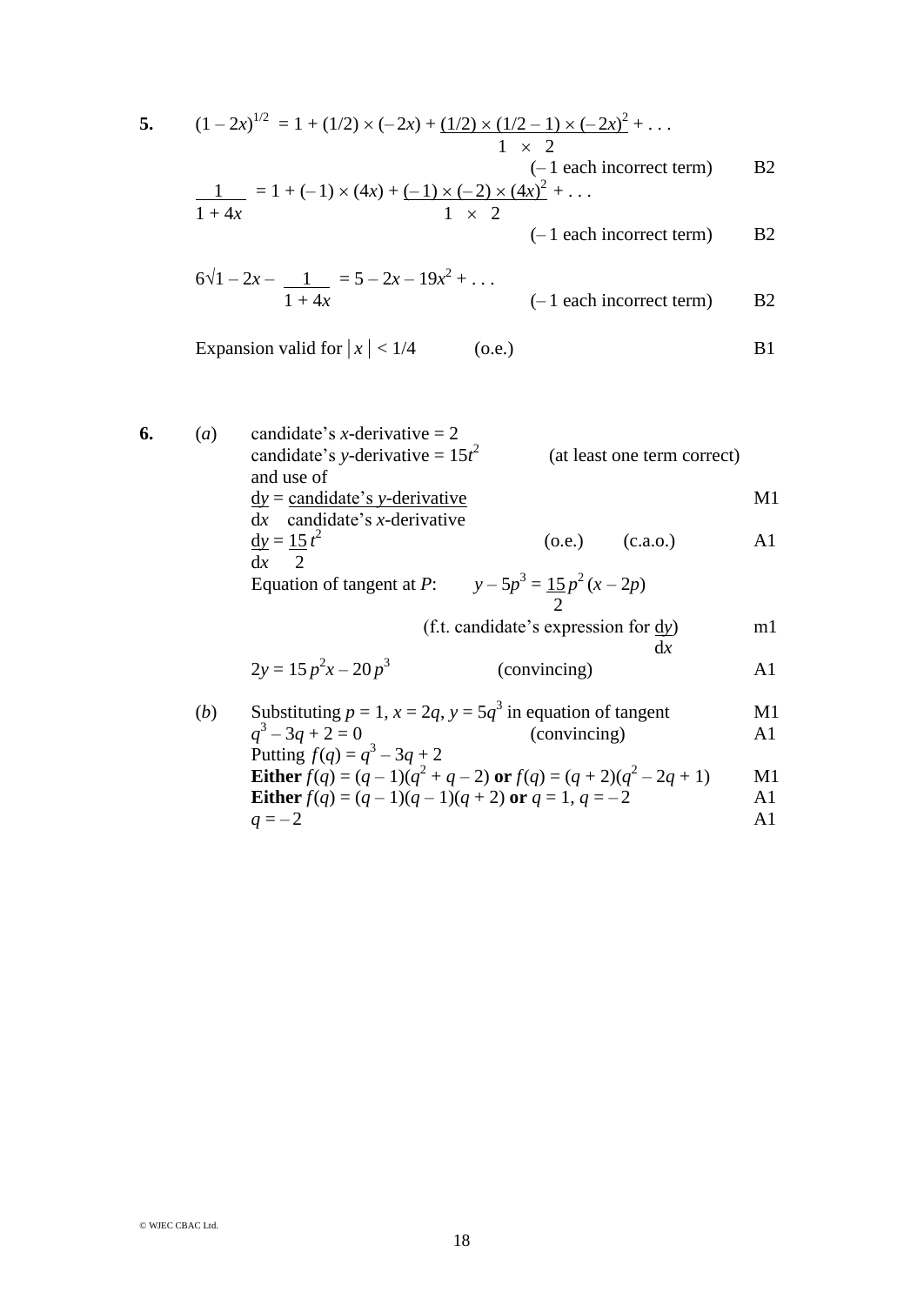7. (a) 
$$
u = \ln 2x \Rightarrow du = 2 \times \frac{1}{2x} dx
$$
 (o.e.) B1

$$
dv = x^4 dx \Rightarrow v = \frac{1}{5} x^5
$$
 (o.e.) B1

$$
\int_{1}^{x^4} \ln 2x \, dx = \ln 2x \times \frac{1}{5} x^5 - \int_{1}^{x^5} \frac{1}{5} \, dx \tag{0.e.}
$$

$$
\int_{J} x^{4} \ln 2x \, dx = \ln 2x \times \frac{1}{5} x^{5} - \frac{1}{25} x^{5} + c
$$
 (c.a.o.) A1

(b) 
$$
\int_{a}^{b} \sqrt{(10 \cos x - 1) \sin x} dx = \int_{a}^{b} k \times u^{1/2} du \quad (k = -\frac{1}{10}, \frac{1}{10} \text{ or } \pm 10) \quad \text{M1}
$$

$$
\int_{a}^{b} \sqrt{(10 \cos x - 1) \sin x} dx = \int_{a}^{b} \sqrt{(10 \cos x - 1) \sin x} dx = \int_{a}^{b} k \times u^{1/2} du \quad (b) = -\frac{1}{10}, \frac{1}{10} \text{ or } \pm 10) \quad \text{M1}
$$

$$
\int_{\frac{\pi^3}{0}}^{\frac{\pi^3}{3}} \int_{0}^{\frac{\pi^3}{3}} (10 \cos x - 1) \sin x \, dx = k \left[ \frac{\mu^{3/2}}{3/2} \right]_{0}^{\frac{4}{3}} \quad \text{or} \quad k \left[ \frac{(10 \cos x - 1)^{3/2}}{3/2} \right]_{0}^{\frac{\pi^3}{3}} \quad \text{B1}
$$

$$
\int_{0}^{\pi/3} \sqrt{10 \cos x - 1} \sin x \, dx = \frac{19}{15} = 1.27
$$
 (c.a.o.) A1

8. (a) 
$$
\frac{dV}{dt} = kV
$$
 B1

(b) 
$$
\int \frac{dV}{V} = \int k dt
$$
  
\n
$$
\ln V = kt + c
$$
  
\n
$$
V = e^{kt + c} = Ae^{kt}
$$
 (conving) A1

(c) (i) 
$$
292 = Ae^{2k}
$$
  
\n $637 = Ae^{28k}$  (both values)  
\nDividing to eliminate *A*  
\n $\frac{637}{292} = e^{26k}$   
\n $k = \frac{1}{26} ln \left[ \frac{637}{292} \right] = 0.03$ 

(ii) 
$$
A = 275
$$
 B1

(iii) When 
$$
t = 0
$$
, initial value of investment = £275  
(f.t. candidate's derived value for A) B1